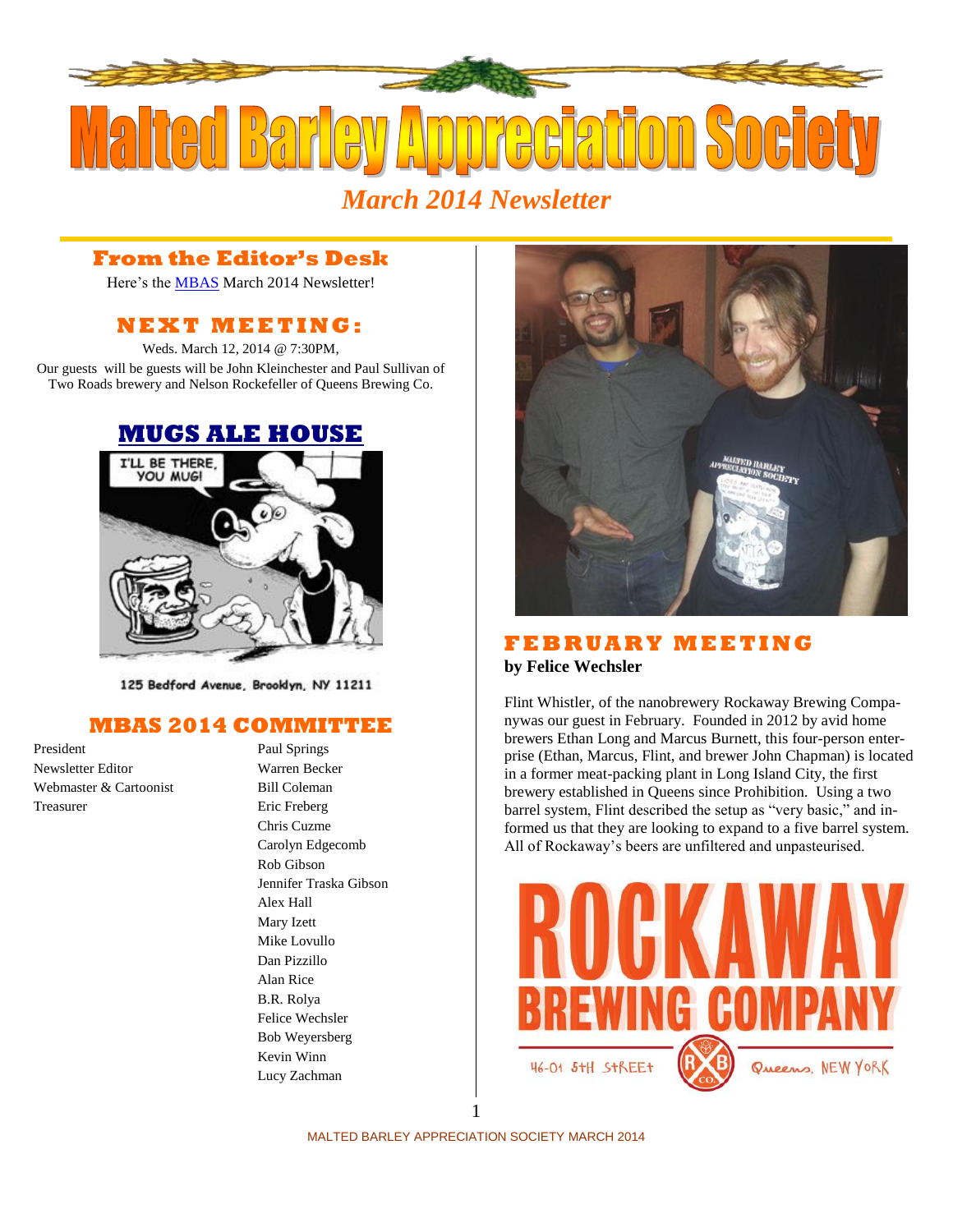Rockaway hopes to source mostly locally grown hops when possible, but its batches are so small that they have not had much trouble finding hops, even during the shortage, except for Amarillo, which was bought up by "the big guys." They distribute twelve to sixteen barrels per week, mainly in Queens and Brooklyn, and occasionally in Manhattan and the Bronx. Naturally, several barrels are reserved for Rockaway's own growler store.





Flint started us off with their flagship ESB. Weighing in at 6.4%, this robust English-style ESB is brewed with two row Victory, Vienna, Cascade, Perle, and Mount Hood, and caramel 40. The ESB is an amber beer, slightly toasty, with a malty nose and a bit of sweetness, and a subtly hoppy finish.

Our next taste was of the Old School IPA, a 6.3% beer made with Cascade, Simcoe, Columbus, and dry-hopped with some more Cascade. It has a tropical fruitiness and was refreshingly hoppy, but not punch-you-in-the-face, West Coast hoppy. It would make nice drinking on a warm summer's day, which we certainly did NOT have on that day in February.



We next sampled the High Plains Drifter, an 8.2% Scottish Wee Heavy. Partially aged in oak bourbon barrels from Kings County Distillery, this was my favorite beer of the evening, so I was pleased to learn that Rockaway recently decided to make this beer available year-round, though it is available only at the brewery. It was dark and sweet, but not overly so. The mellowness and hints of bourbon imparted by the oak casks make this strong beer dangerously drinkable. Since the bourbon barrels lose much of their flavor after the aging process, Rockaway is considering repurposing them as furniture for the brewery.



Finally, we tasted Brewer John's Holiday Strong Ale, an experimental seasonal at 11%. Per Flint, John was "allowed to go nuts" when creating his 100<sup>th</sup> beer. He used Maris Otter and Cascade hops "in massive quantities" and the brew spent two months in the tank. The result was this Belgian Strong Pale Ale, with a malty backbone, sweet and slightly smoky.

Also brewed by Rockaway, but not sampled by us at the meeting, are Dark Side, a winter ale, Dark Side Darker, and a cream ale. A pale ale is slated for the spring.



MALTED BARLEY APPRECIATION SOCIETY MARCH 2014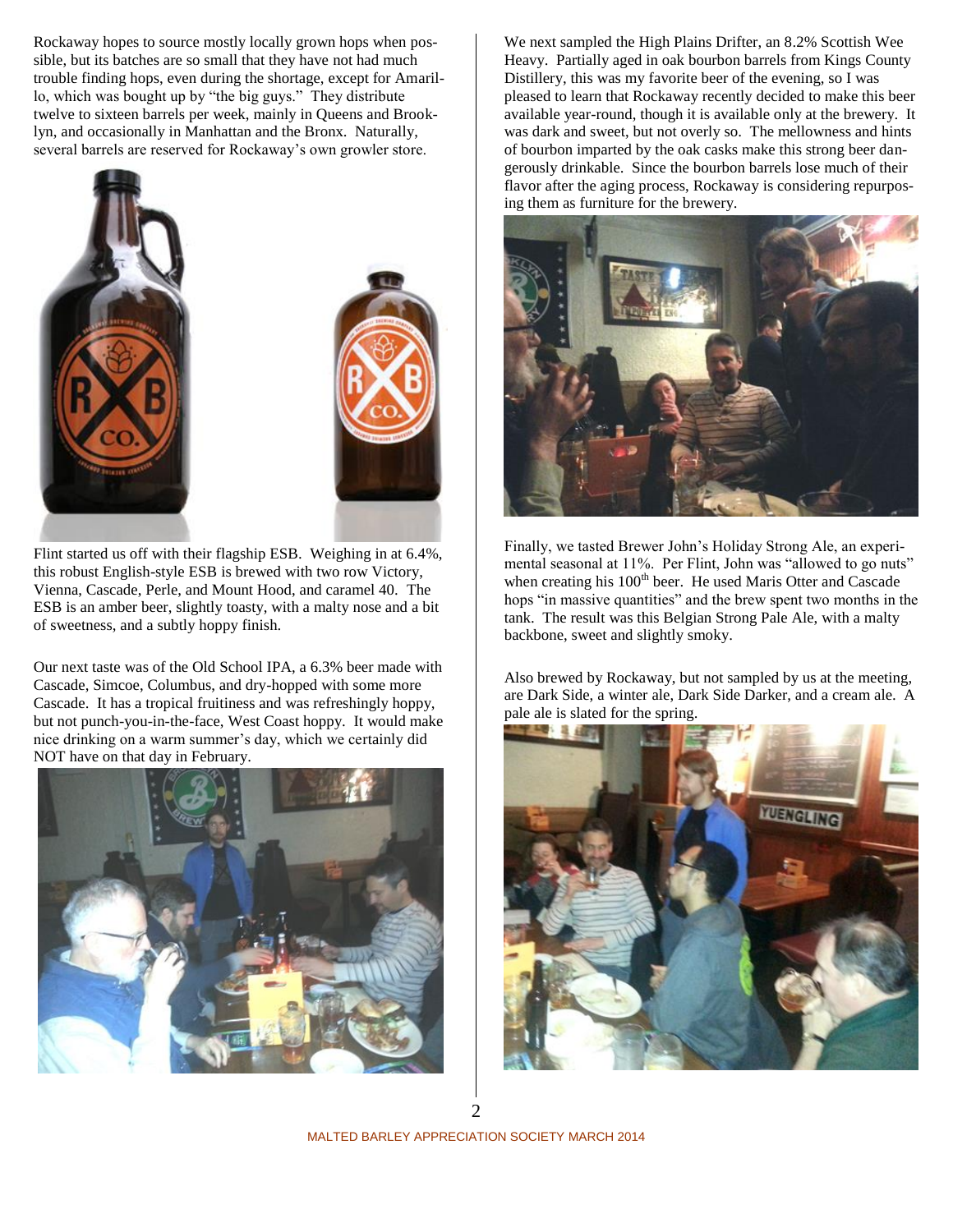



**MBAS Crawl to Peekskill - January 2014** 

#### **by B.R. Rolya**

On a snowy Saturday in January, the Club took a trip up the Hudson to Peekskill, NY to visit th[e Peekskill Brewery.](http://www.peekskillbrewery.com/) The brewpub is located a short walk from the train station and is an easy day-trip from New York City via Metro North.



We started with some liquid refreshment and lunch before touring the brewery. Most everyone chose a sampler of 4 beers to start off.

My first selection was their Hop Common, a nicely hoppy amber California Common, or steam beer, hopped with Segal Ranch, Nugget, and Cascade

Skills Pils, on their rotating seasonal pils tap, was described on the menu as a winter pils with dark German malts and Polish Lublin and Magnum hops. In reality, it was a malty, roasty schwarzbier and not a pilsner.

Styriana, a Gypsy Lager fermented with Brettanomyces and hopped with Styriana Goldings, was described as "a pale rustic beer" and it did indeed have an earthiness to it along with a citrus finish and low level brett character.

Slow and Low, a smoked lager with German malts and Polish Lublin hops and boiled overnight, had a smoke character which was fairly faint, particularly in the aroma. The light smoke flavor was pleasantly complemently by caramel notes from the malt.

Other crowd favorites on tap that day included the award-winning Amazeballs pale ale and the always refreshing Simple Sour.

All of the beers at Peekskill are unfiltered and head brewer Jeff "Chief" O'Neil tends to use very little bittering hops. instead focusing on lateaddition hops for their flavoring and aromatic properties.







3